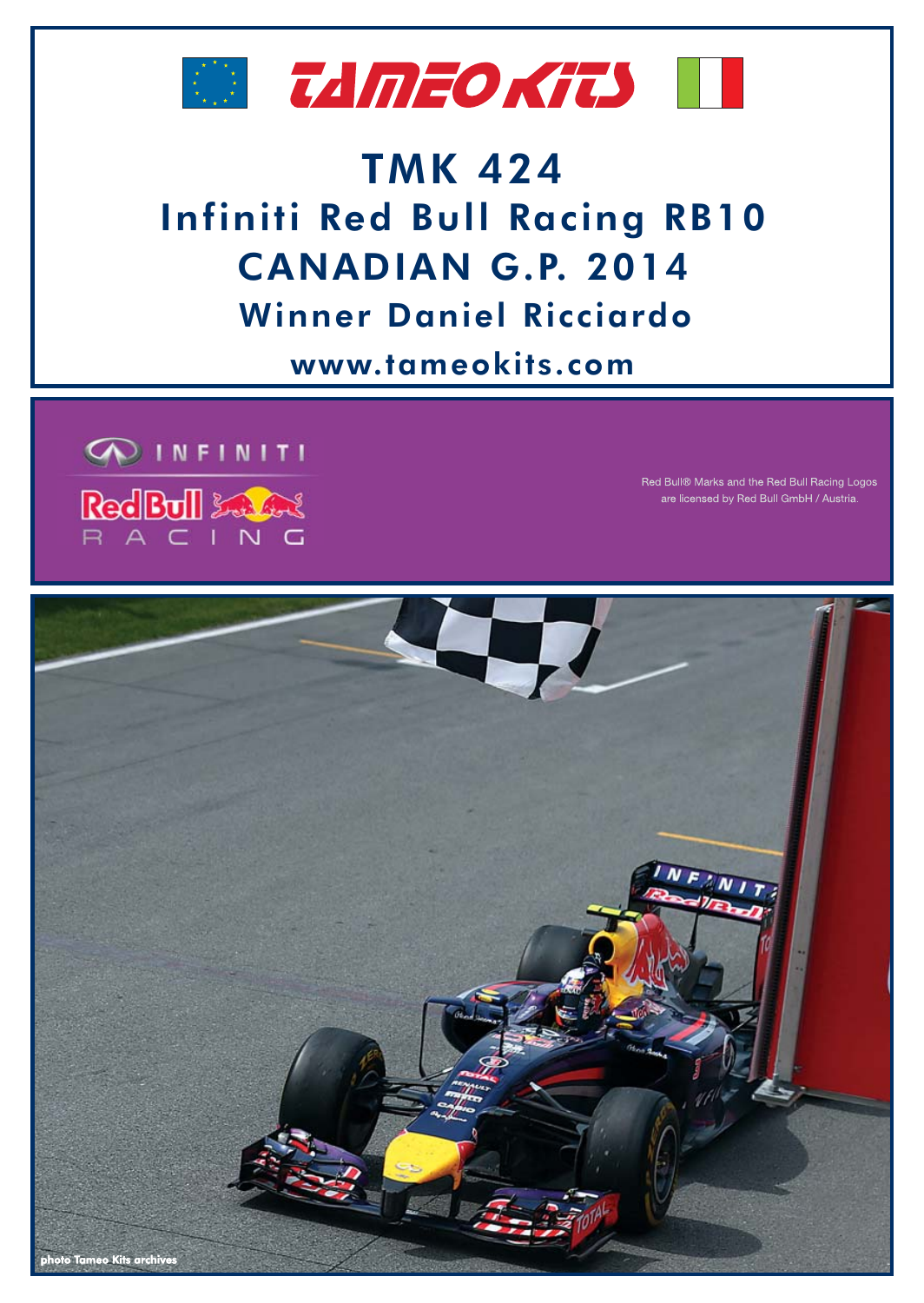



## *TAMEO KITS* srl

Via Valle, 111 - P.O. Box 61 17022 BÓRGIO VEREZZI SV ITALY Tel. 39 019 - 615.250 Fax. 39 019 - 615.310

www.tameokits.com website e-mail sales@tameokits.com e-mail technical@tameokits.com Made in Italy. Modello per collezionisti in scala 1/43. Vietata la vendita ai minori di 14 anni. Nocivo per ingestione.<br>Conservare fuori dalla portata dei bambini. Tameo Kits declina ogni responsabilità per un uso impropri

Made in Italy. Collector 1/43 Scale Models. Not for sale to persons under 14 years of age. Dangerous if swallowed.<br>Keep out of reach of children. Tameo Kits not held responsable for any damage or injury<br>resulting from impr

Made in Italy. Modèle pour collectioneurs échelle 1/43. Vente interdite aux enfants de moins de 14 ans.<br>Dangereux si avalé. Conserver hors de la portée des enfants. Tameo Kits décline toute responsabilité dans le cas de<br>do

Made in Italy. Sammlermodell im Massstab 1/43. Verkauf an Jugendliche unter 14 Jahren verboten.<br>Schädlich bei Verschlucken. Tameo Kits lehnt jede Verantwortung bei unsachgemässer Benutzung des Produktes ab.

Hecho en Italia. Coleccion de modelos a escala 1/43. Prohibida la venta a menores de 14 años.<br>No comestible. Mantener tuera del alcanc e de los niños. Tameo Kits no se hace responsable de los daños causados<br>por el uso inco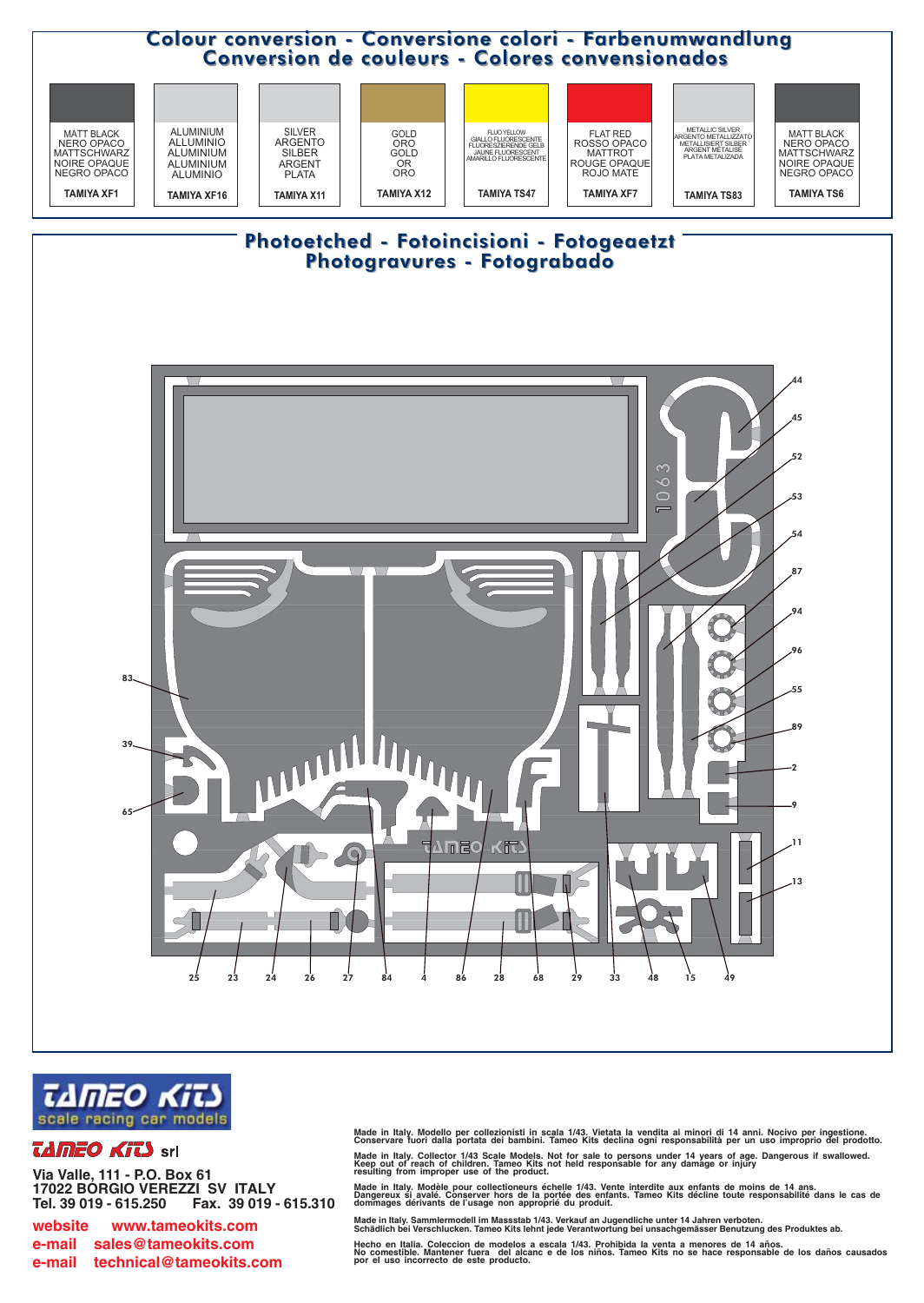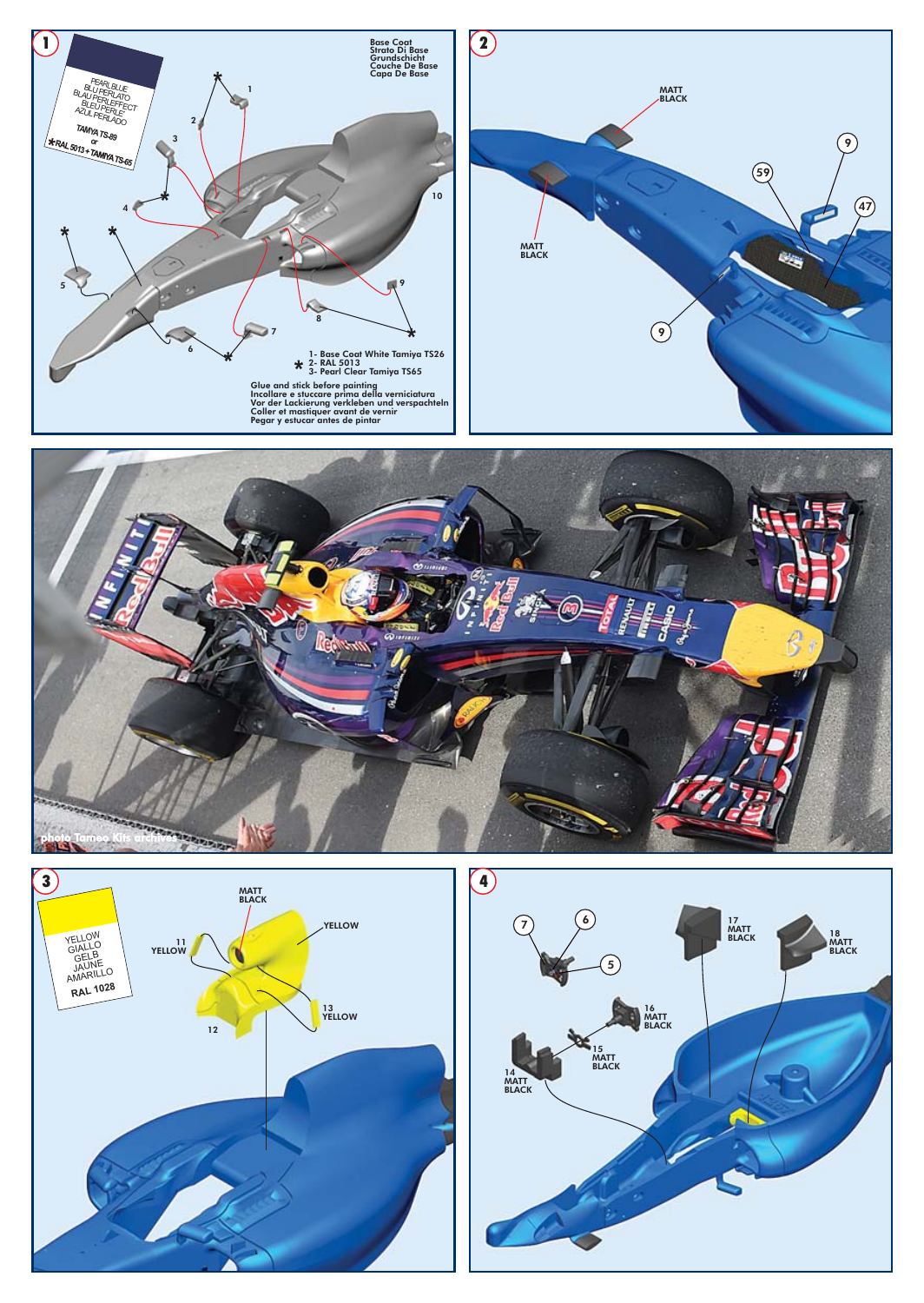



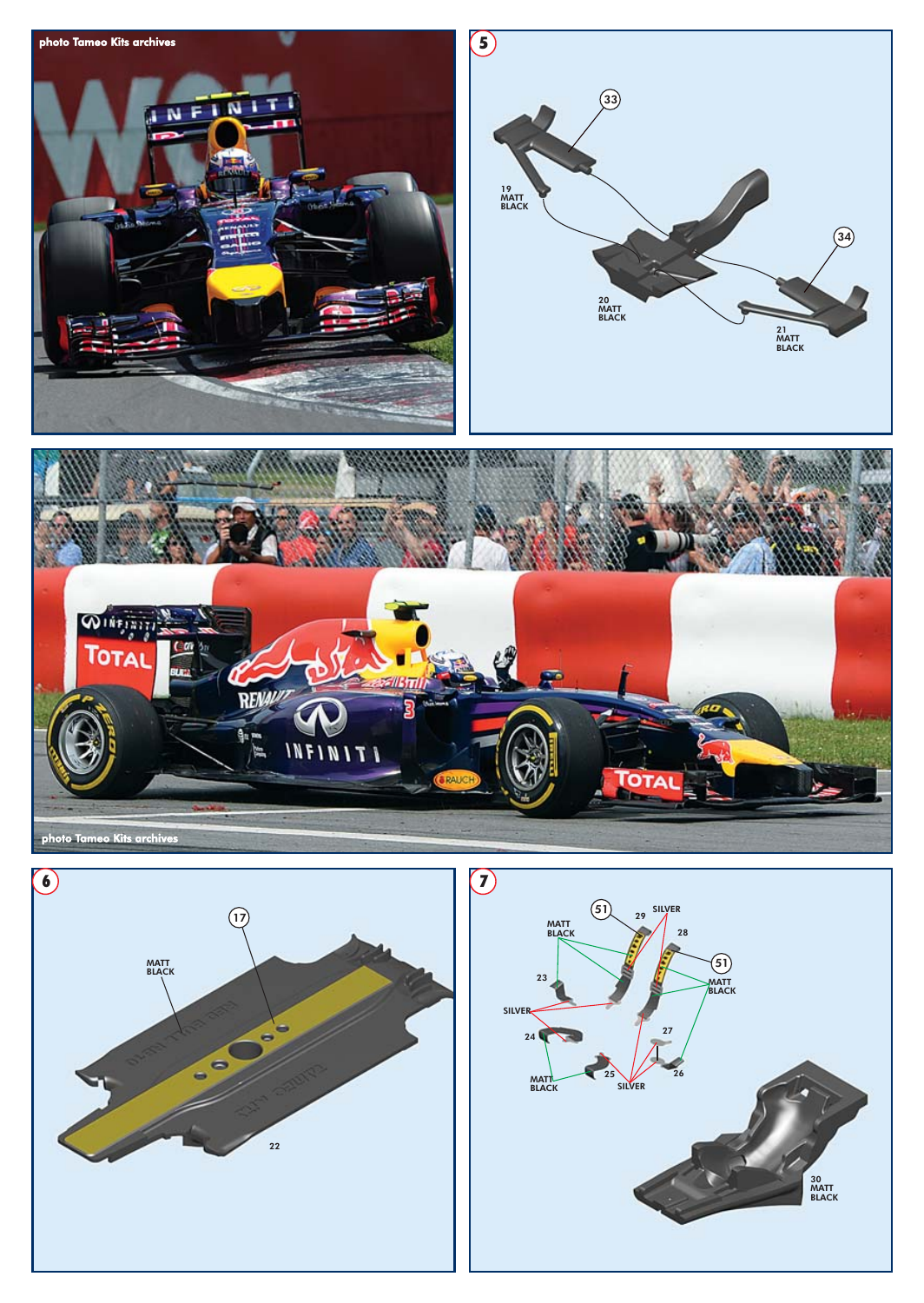





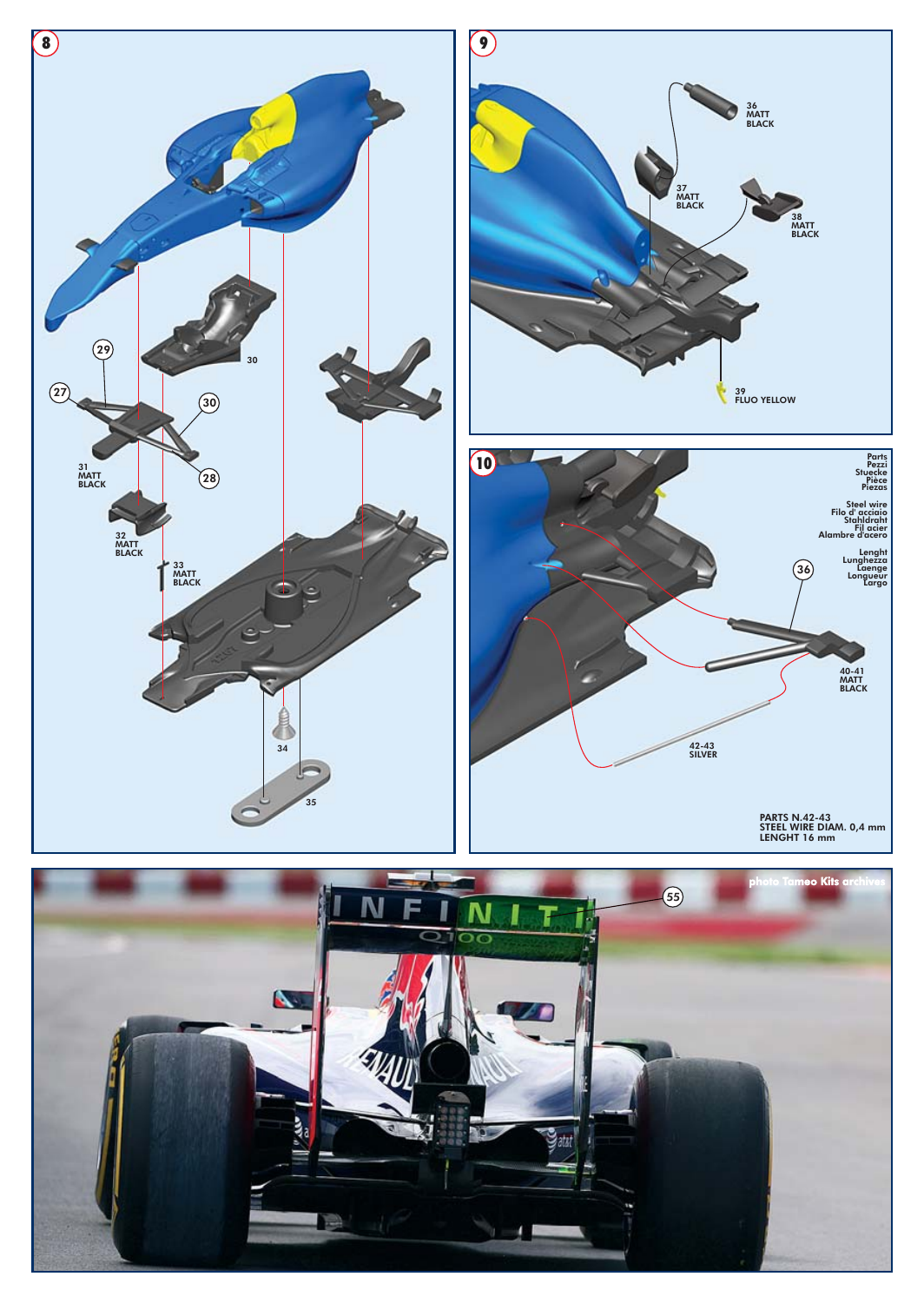









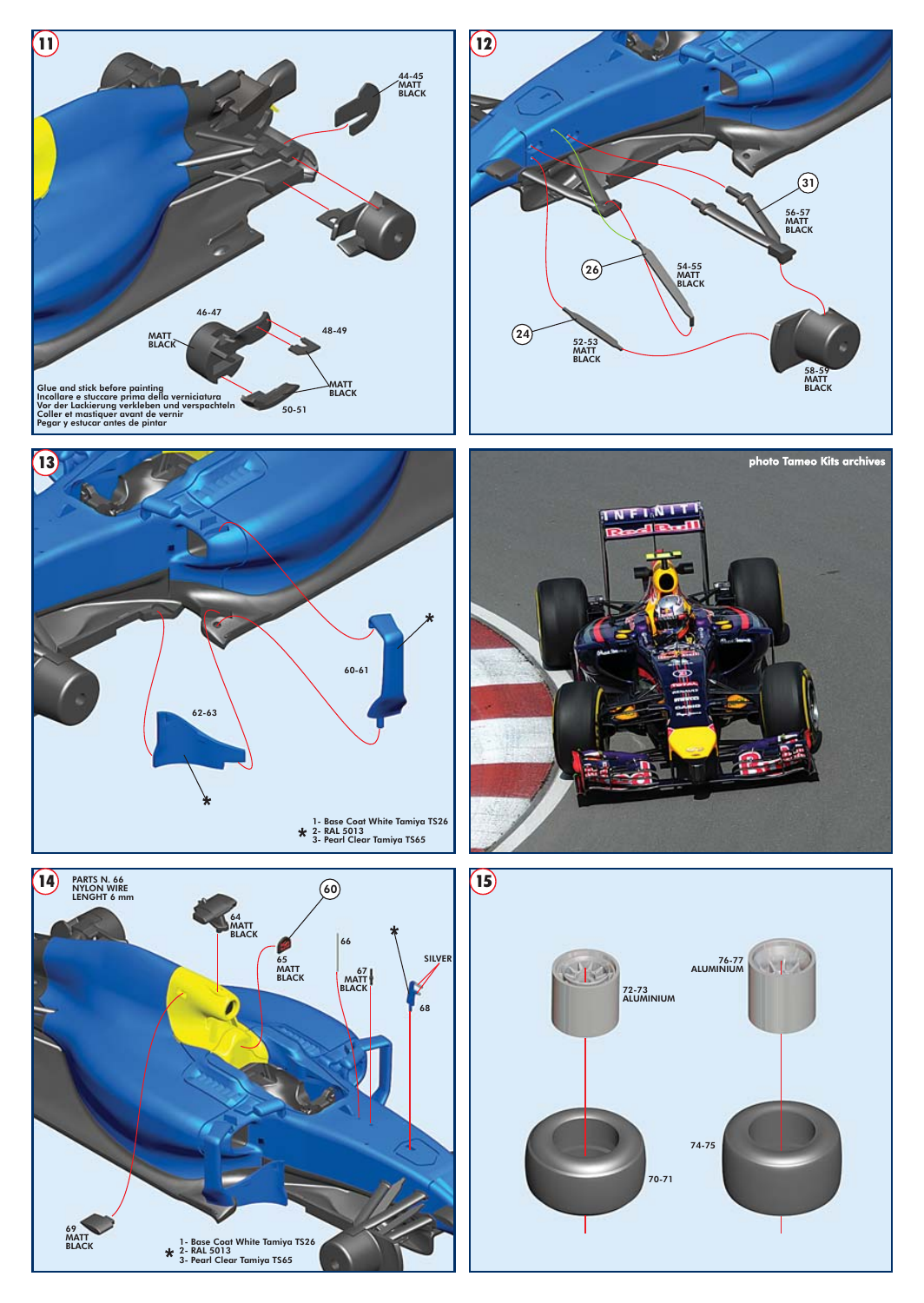